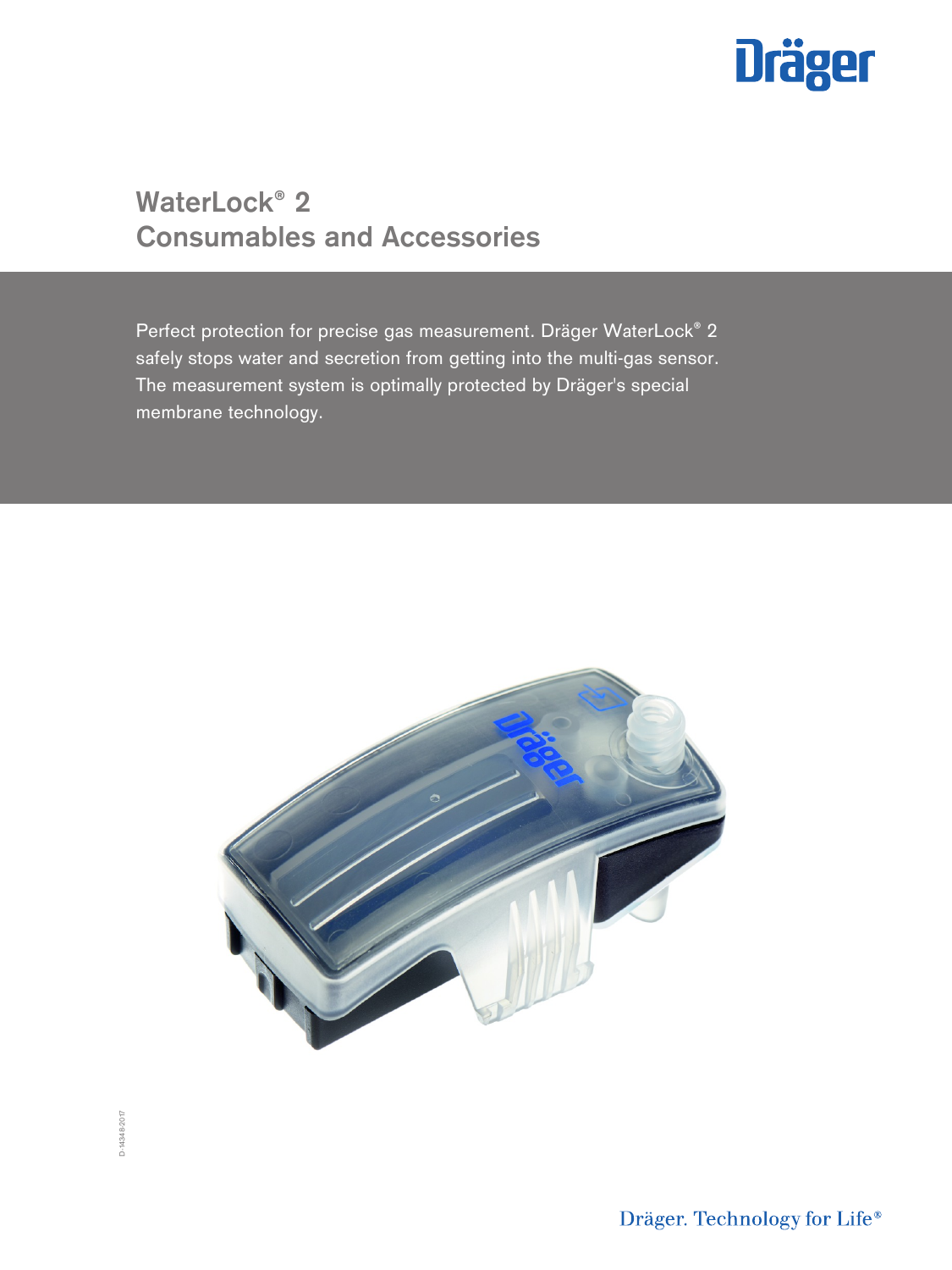# **Benefits**

#### **Safe protection for precise technology**

Dräger has designed its WaterLock® 2 with two hydrophobic membranes. This twin membrane protection system reliably separates condensed water and secretions with the contained contaminants, such as bacteria and viruses, from the sampling gas and the purge gas. Even if the sample line falls into the secretion aspiration system e. g. during a change of patients, no water will get into the gas measurement system. Two self sealing filter elements enhance safety: they will turn blue if occluded.

### **Safe and simple handling**

All you have to do to empty the WaterLock® 2 is simply remove it from holder, stick a syringe in the connector and draw out the water. Thus the WaterLock® 2 can remain on the unit for up to four weeks. Twin membranes and the use of specially developed membrane material effectively prevent any bacteria or viruses intruding into the gas measurement system.

### **Safe and stable: how the WaterLock® 2 works**

The key components of the WaterLock® 2 are two filters made of a hydrophobic microporous PTFE membrane. These membranes provide optimum protection for the sensitive gas measurement system. However, the gas to be measured can pass through the membranes while drawn in by the sample gas pump.

One filter removes water and contamination before the sample gas passes on to the gas moduls' sensors. A second gas flow drawn in via the water tank and a second filter is used to remove the water from the first filter. This prevents the water trap from clogging up under worst-case conditions. The highly sophisticated geometry of the filter housing has been optimised to ensure a fast response and extremely effective drainage. As a result, the Dräger WaterLock® 2 maintains a perfect capnogram even under extreme conditions, e.g. minimal-flow anaesthesia.

#### **Cost-saving**

The Dräger WaterLock® 2 has an operating life of four weeks. During this time it can be emptied and reused as often as necessary. Replacement water traps are available in sets of 12 pcs.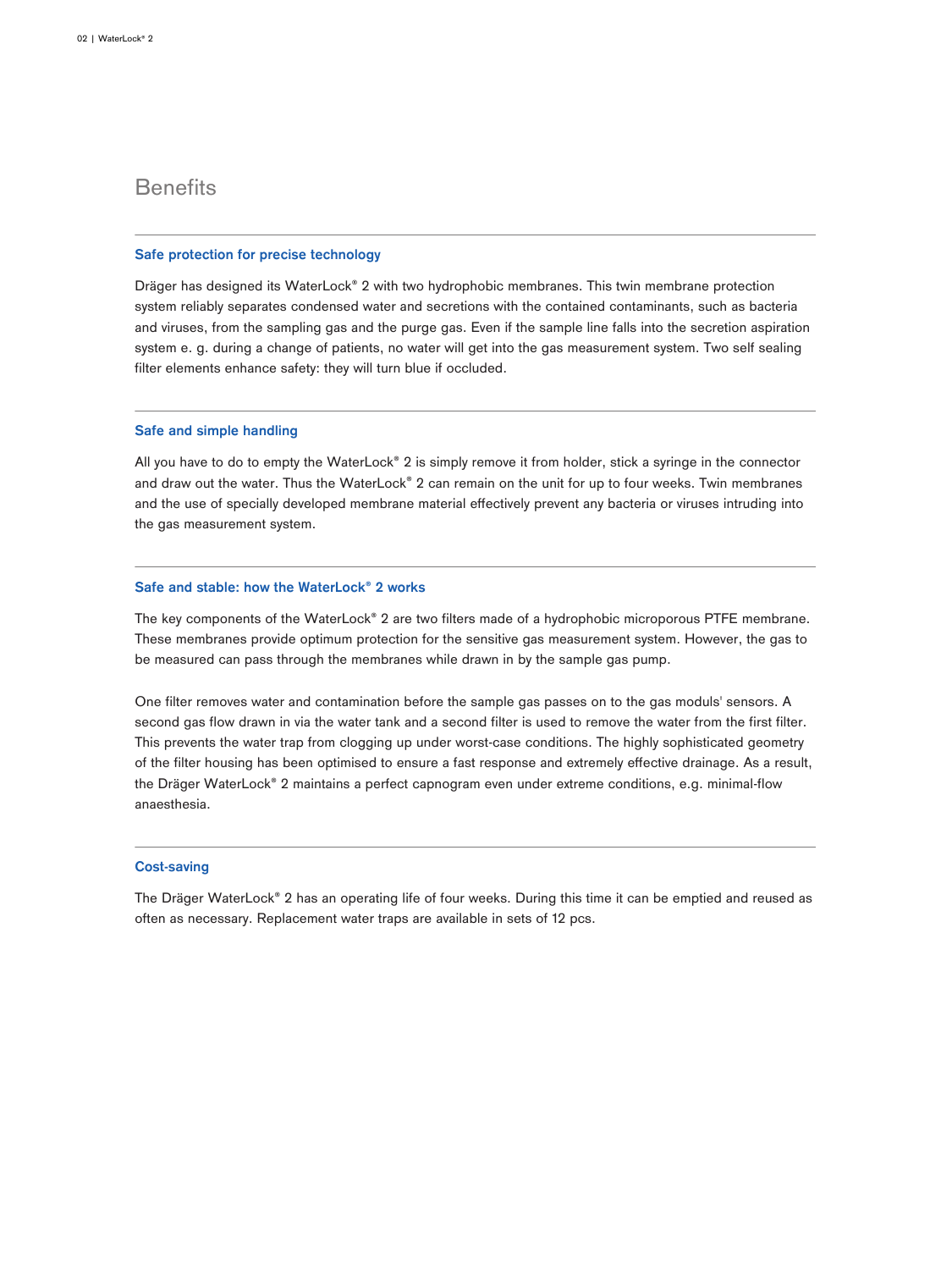# Ordering Information

|                                               | Order no. |
|-----------------------------------------------|-----------|
| WaterLock <sup>®</sup> 2, 12 pcs.             | 6872130   |
| Infinity ID WaterLock <sup>®</sup> 2, 12 pcs. | 6872020   |